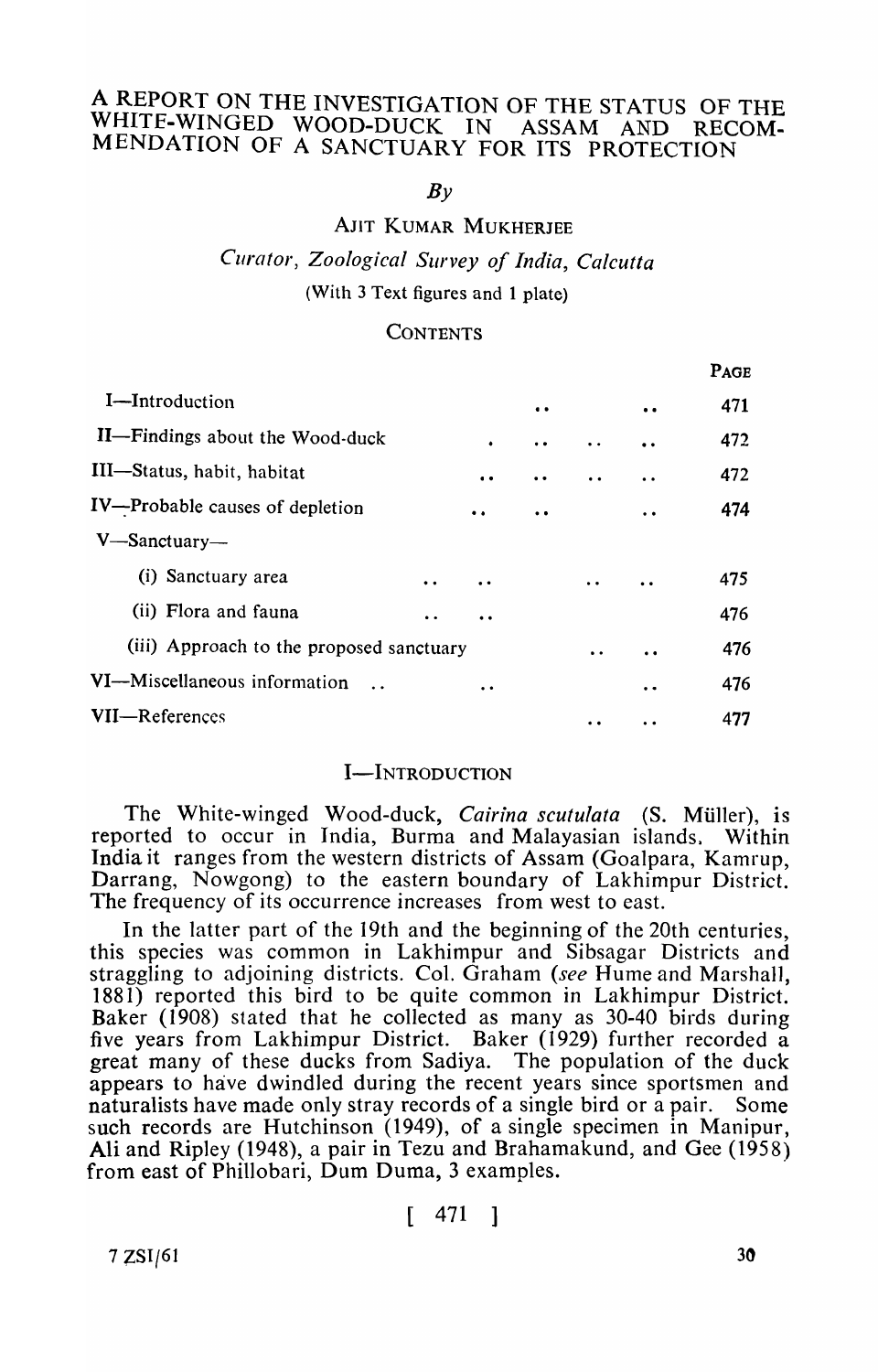In view of the reported scarcity of the species during the recent years in Assam, the Indian Board for Wild Life proposed this species on the special protection list in 1952 and further in the meeting of the Bird Wing of the Board in 1956, the question of saving the species was raked up. The Indian Board for Wild Life recommended an enquiry by the Government of Assam into the present status of this species and on that basis to constitute a sanctuary for the bird. The Assam Government basis to constitute a sanctuary for the bird. requested the Zoological Survey of India for assistance in this matter. A team headed by the author went for an investigation in February-March, 1961. The areas suggested by the Indian Board of Wild Life [vide Gee (1958)] for the possibilities of constituting a sanctuary in Lakhimpur for the possibilities of constituting a sanctuary in Lakhimpur District, and the suggestions of the Assam Forest Department, local sportsmen, tribal headmen and others were considered and a programme was chalked out accordingly concentrating the itinerary to the following forest blocks of Lakhimpur District :-

- 1. Upper Dihing reserve forest (West Block).
- 2. Upper Dihing reserve forest including Dum Duma R.F. (East Block).
- 3. Dibru reserve forest block.
- 4. Gali, Poba reserve forest blocks (North bank of Brahmaputra)

## II-FINDINGS ABOUT THE WOOD-DUCK

The White-winged Wood-duck was observed on two occasions after a very thorough search. A single example was seen taking to wings from the water of Namchik stream (Lat. 27°25', Long. 95°55'), Tinkopani, Namphai reserves in the Upper Dihing reserve forest (East Block). Another pair was met with within 5 Kilometres, N.E. of Puma Pathar in Digholi beel (Lat. 27°40', Long 95°20') in the Dibru reserve forest block at dawn. This pair was observed perched on a dead branch of a *Hollock*  tree just at the edge of Digholi beel. On the north bank of Brahmaputra river about one kilometre interior of the Poba river mouth (junction of Poba river and Brahmaputra) a long drawn honk followed by a croak was heard disclosing its presence there.

## III-STATUS, HABIT, HABITAT

The bird has no doubt become rare and may accidentally be met with either singly or in a pair at dusk or dawn in the dense swampy virgin forest areas in Lakhimpur District which are still unexploited and inaccessible. Such areas should be studded with beels, pools and sluggish creeks, canopied and shaded by forest trees and creepers and with a few dead stumps here and there. The water reserves should contain fishes, planktons and other aquatic organisms.

The bird is reported to frequent also standing crop cultivated round about forest villages and its visit is during the night time perhaps for feeding.

The village headmen say that the population of the Chinaha or Rajdeohans, (White-winged Wood-duck) has deteriorated to such a great  $ext{$  within the course of the last 25 to 30 years that very rarely one comes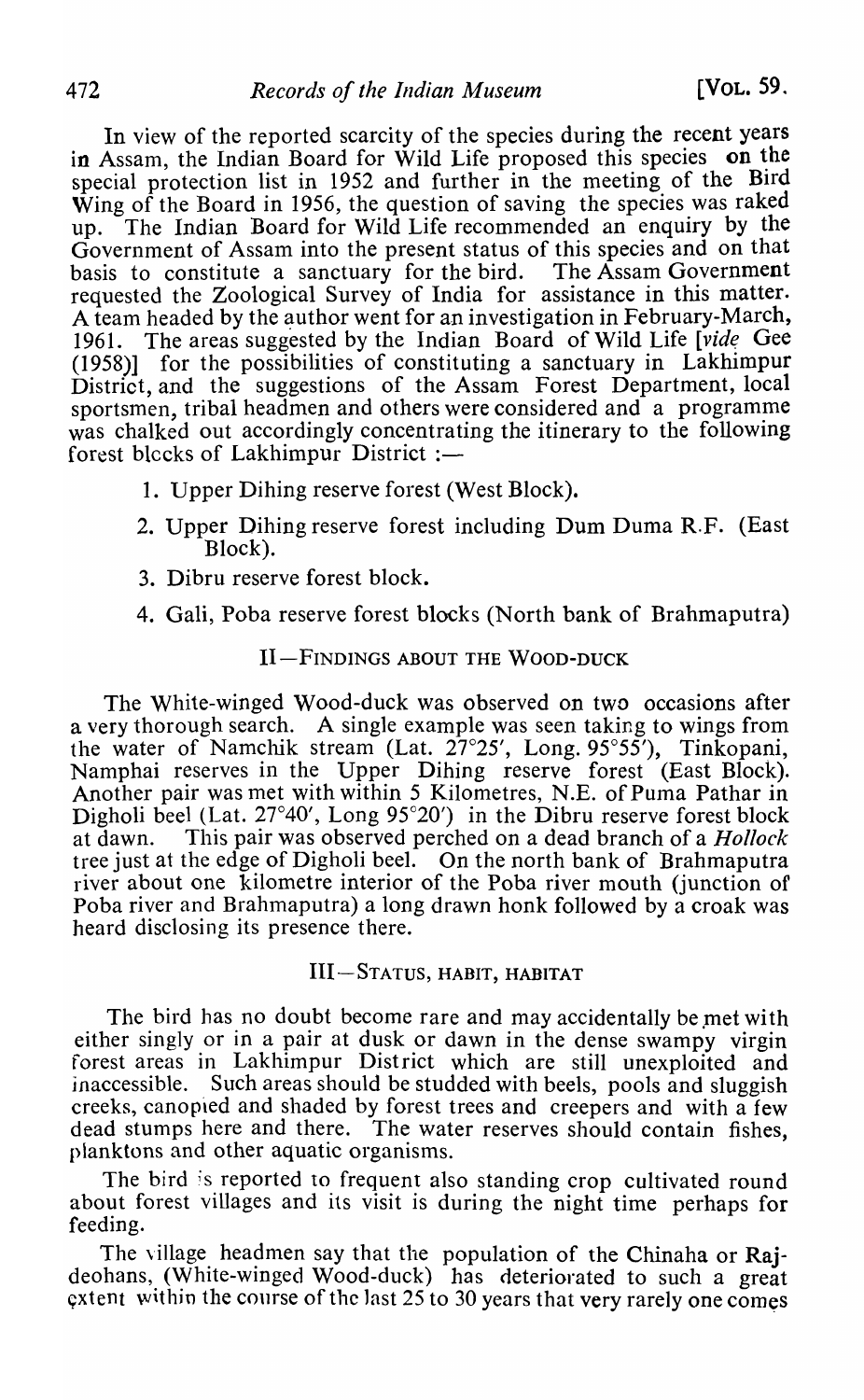

The Parliament has passed the necessary legislation for the creation of the State of which will come into being from a date to be notified by the Government Nagaland

TEXT-FIG. 1.-Record of White-winged Wood-duck in Assam.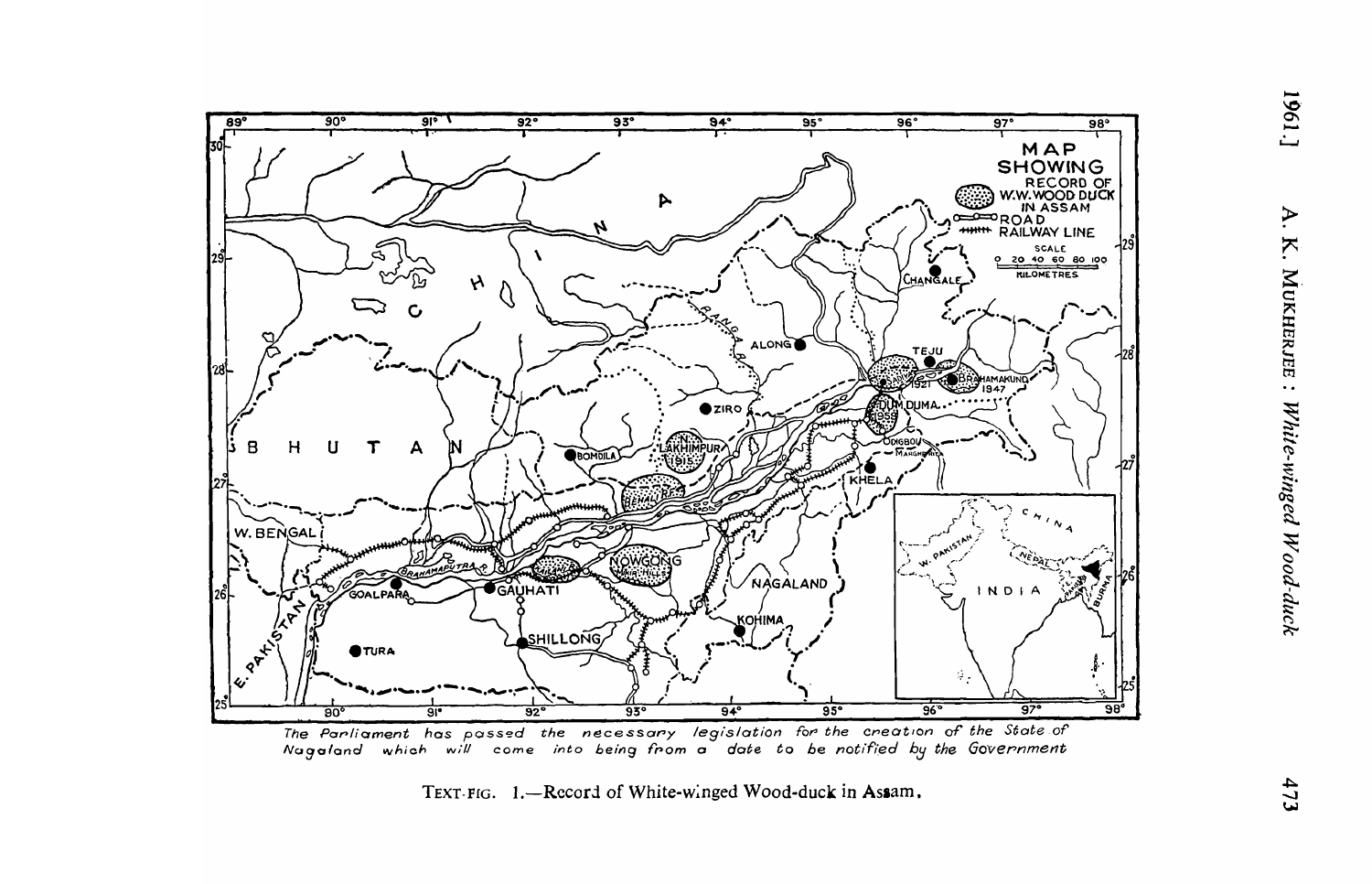across it. This bird was so common that in definite spots of forest one could get them without fail in waters of Buri-Dihing, Laikajan and Jonai (Murkog-Selek) rivers.

#### IV-PROBABLE CAUSES OF DEPLETION

There had been a lot of disturbances in the haunts of the bird during the recent past, primarily due to opening of forest areas for extension of



TEXT-FIG.  $2.$ -\*Map of N. E. Lakhimpur, showing the area surveyed to locate the Wood-duck and a possible site for a sanctuary.

agriculture, industrialisation and rehabilitation and changes in topography due to repeated earthquakes and floods since tbe year 1950. There also appears to be an increase in unauthorised shooting taking advantage of crop protection weapons and netting and poaching by tribal people who are quite ignorant about the rarity of the bird. It is reported by local

<sup>[\*</sup>In the map for 'Metal Road' read 'Metalled Road' and for 'Unmetal Road' read 'Unmetalled Road'.j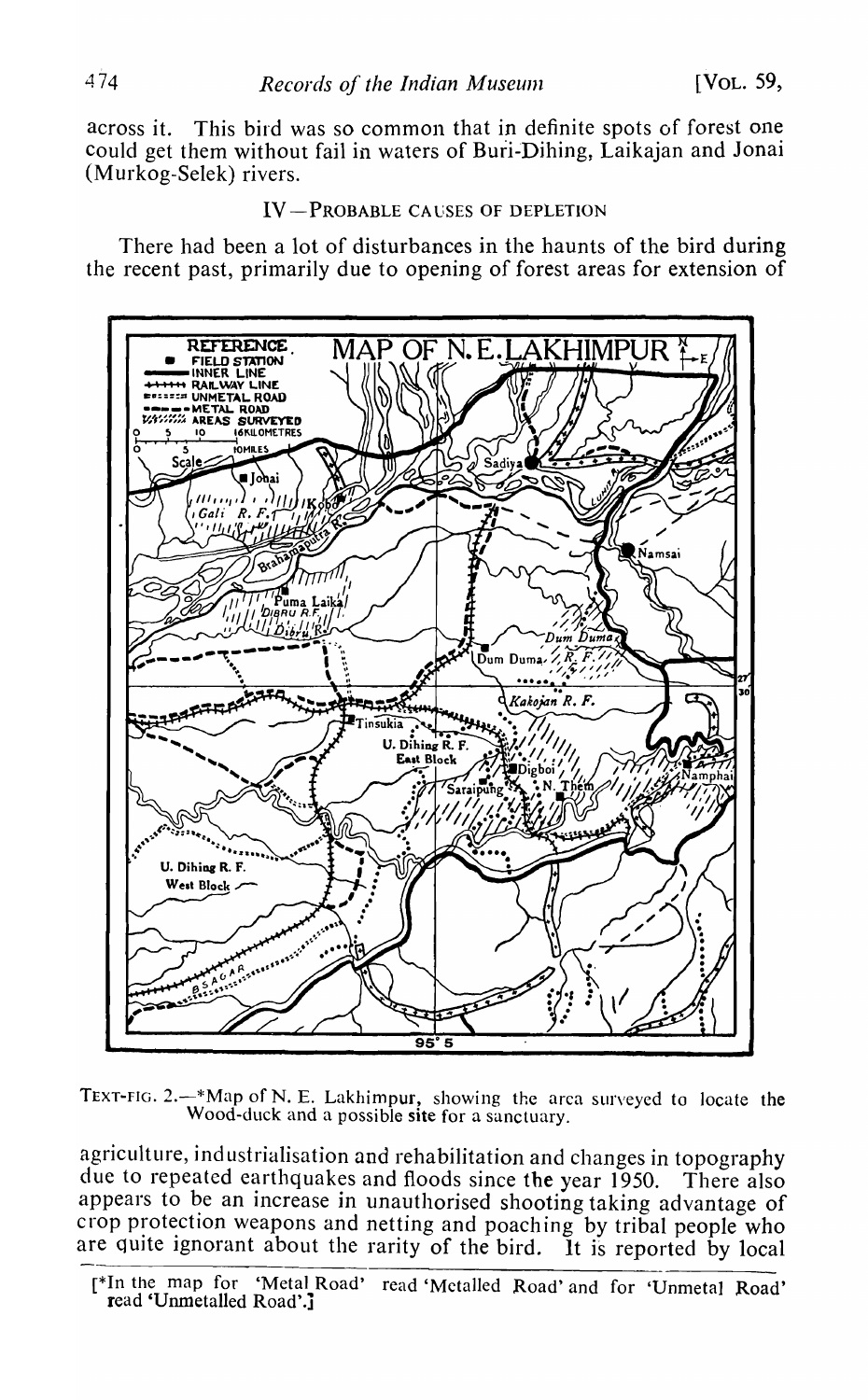people that during the last World War, the military people stationed in Lakhimpur District took liberty to shoot without discrimination and the game suffered in their hands to a great extent and the White-winged Wood-duck could not perhaps stand the rigors and have been completely wiped out from certain areas and only in small pockets a few exist today.

# V-SANCTUARY

After a careful consideration of the present status, probable reasons for depletion and ecological suitability for the bird in question, a sanctuary in the part of the Dibru reserve forest is proposed herewith.

### (i) Sanctuary area

A part of the Dibru reserve forest block, approximately covering a marshy area of 30 square metres may be considered for the establishment



TEXT-FIG. 3. - Map of Dibru reserve forest, showing the site recommended for the sanctuary.

of the sanctuary. The area may roughly be demarcated in the map [based on the Survey of India map (1923-26)83 M] by Laikajan on the north and a straight line of 6 Kilometres parallel to 28.0', Latitude from Puma Pathar and then turning at right angle towards north to meet the Laikajan river. The area thus would be defined approximately between Lat. 27°38.5' and 27°41.0' and Longitude 85°18.5' and 95°22.0'

The whole area is marshy and contains several stagnant pools of which three beels, viz., Dighal, Dighali and Majholi are worth mentioning. The nullahs (jans) which interconnect, do not flow properly as there is an upset in drainage due to series of earthquake and floods since 1950. As a result the swamps are on increase and a marshy flora is prevalent.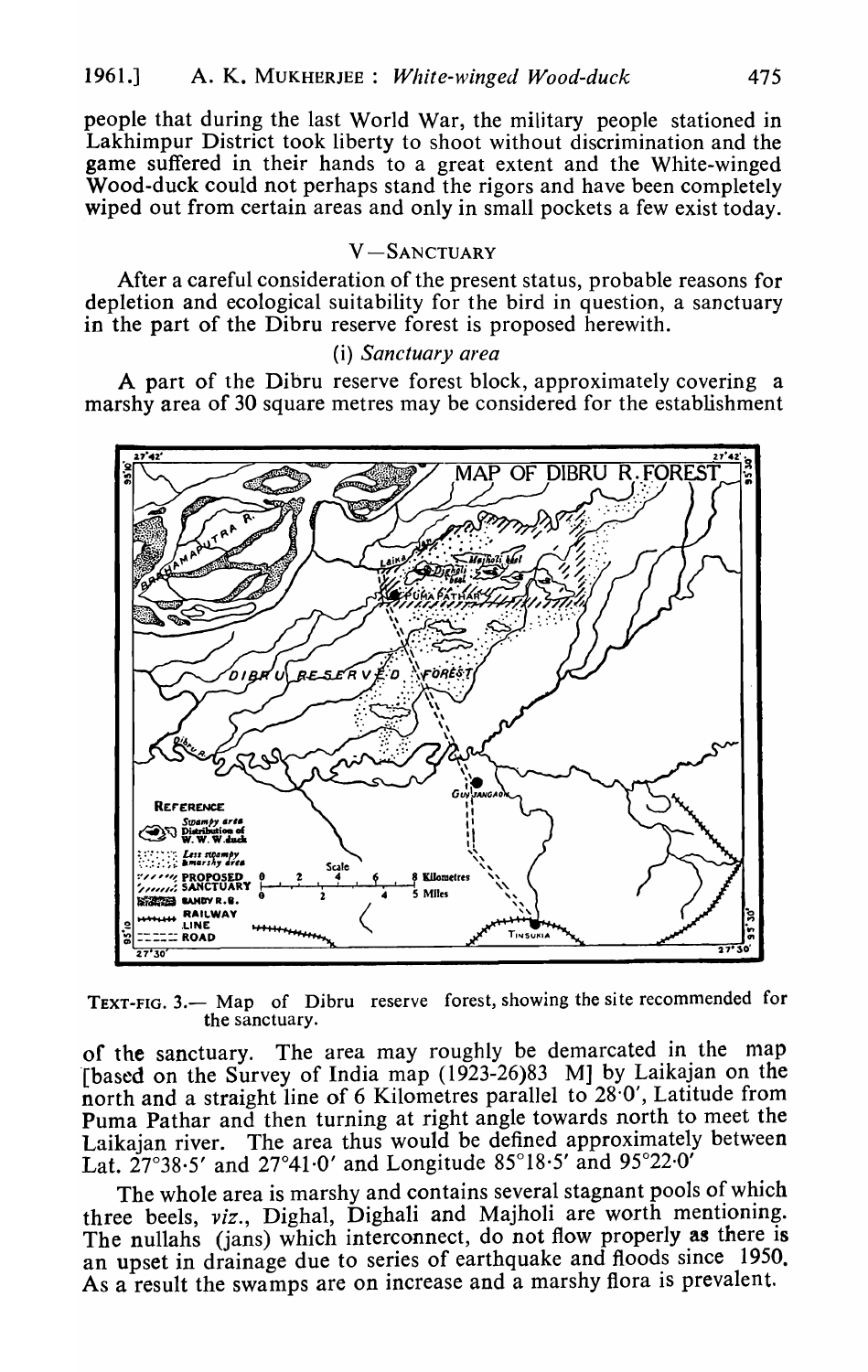# (ii) *Flora and Fauna*

The general flora as stated is marshy composed mainly of several species of canes and palms *(viz. Pinanga* sp., *Calamus* sp., *Livistonia* sp.), reeds and grasses *(viz. Ekra* sp., *kush, Saccharum* sp., and Nal, *Phragmites*  sp.), thin and thick clusters of bamboos *(viz. Bambusa* sp., *Dendrocalamus* sp., etc.), undershrubs *(viz.,* PhutukuJa, *Melastoma* sp., Tora, *Alpinia*  sp.), climbers on living and dead trees *(viz., Derris* sp., *Vitis* sp., *Thunbergia*  sp., *Dalbergia* sp., *Tinospora* sp.). In the vast stretches of water are found various hydrophytes among which the water hyacinth *(Eichhornia crassipes)* is the most common. The timber trees are not many but Hollock *(Terminalia myriocarpa)*, Gondroi *(Cinamomium* sp.,), Jarul *(Lagestroemia sp.), Nahor <i>(Mesua ferra)*, and *Hingori <i>(Castanopsis sp.)* may be found occassionally.

The fauna is varied and it would be unnecessary to give a list of all the animals found in that area except those which may be considered as predators or competitors of the Wood-duck. Some may devour the eggs and lift the chicks and others may attack the adult birds. Among the carnivores mention may be made of the large and small civets, *Viverra zibetha, Viverricula indica* respectively, the fox, *Vulpes bengalensis,* the common otter *Lutra lutra*, the jungle cat *Felis chaus*. Among the birds, the osprey, *Pandion haliaetus*; the serpent eagle, *Spilornis cheela*; and crested hawk-eagle, *Haliaetus leucoryphus* are accused for destruction of the eggs and chicks. A mention may be made of the water monitor, *Varanus salvator*, which is said to catch hold of the adults while they are busy in collection of their morsel from water.

# (iii) *Approach to the proposed sanctuary*

The west part of the sanctuary is easily approachable from Tinsukia by a metalled road, with a break at Guijangaon (forest beat office) where a ferry crossing is necessary to enter the Dibru reserve forest. One has to measure 16 kilometres by jeep in dry season to Puma Laika. During the monsoon the road is lost, the available transport is a boat or an elephant.

#### VI-MISCELLANEOUS INFORMATION

The following information about the White-winged Wood-duck was obtained from officials, public men and tribal heads and others.

1. Shri M. L. Saikhia, D.F.O., Assam State Forest stated that he obtained a live specimen from Shri G. K. Lahon, a forest contractor, who caught the bird from a paddy field during night time in a cleared forested area of Singpho (Lakhimpur District) in January, 1961. The bird was kept with other ducks and was behaving well but after a month it unfortunately escaped from captivity.

2. Shri B. N. Das, Working P1an Officer, Assam Forest had seen a bird in the Tirap river, Namsai area some 4-5 years back.

3. Shri Mohanlal, Conservator of Forest, Assam had seen the bird in Bokajan, Manipur Road area some time in 1944-45.